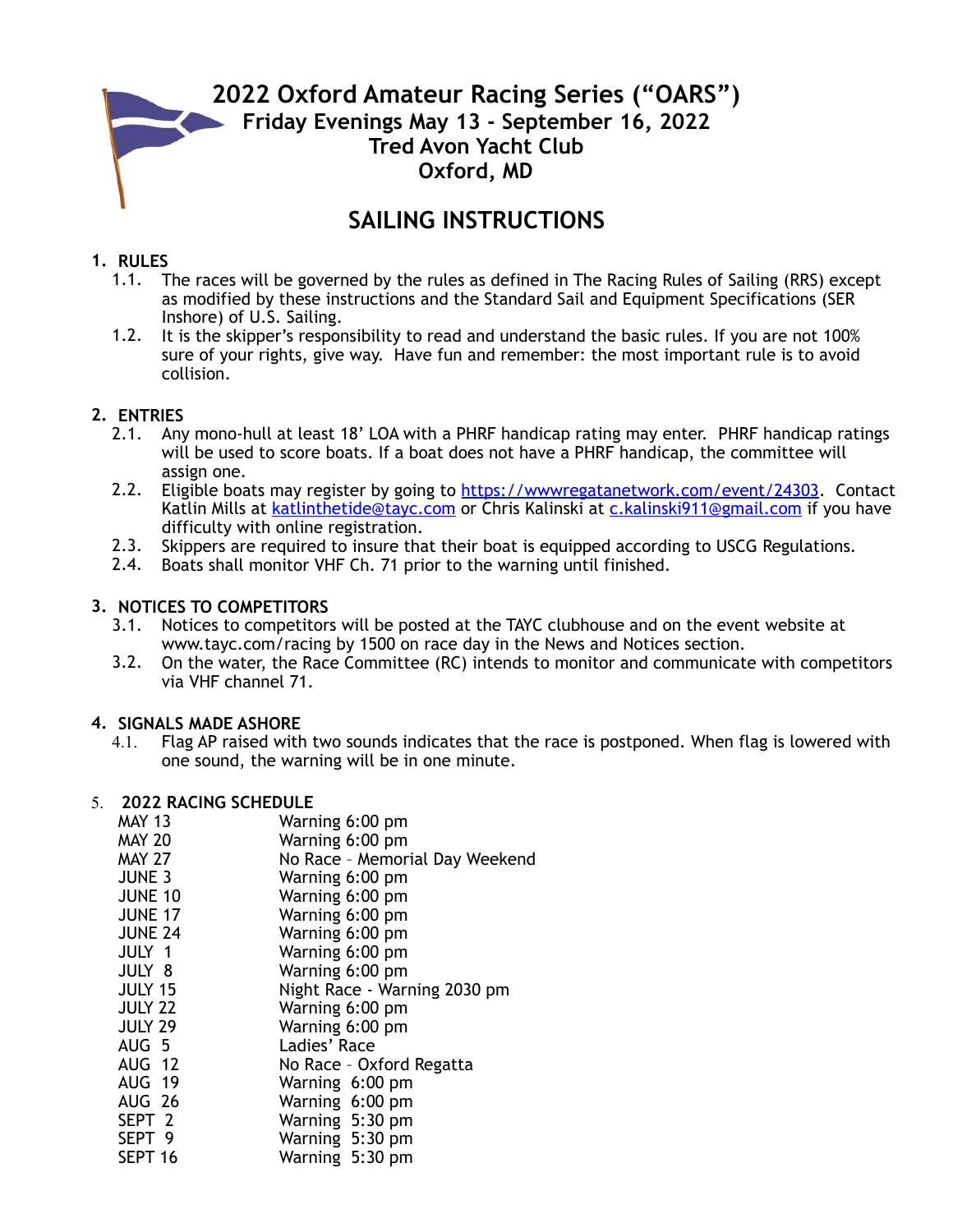## **6. COURSES**

- 6.1. Courses are shown on the attached course sheet. This indicates order of marks and the side on which they are to be rounded.
- 6.2. A course chart reflecting mark locations and descriptions is also attached to these instructions.<br>6.3. The course for each race shall be designated by a letter displayed from the TAYC floating dock.
- The course for each race shall be designated by a letter displayed from the TAYC floating dock. When L is a rounding mark, it may be honored within a spinnaker pole length on the channel side if your boat draws too much to round as indicated on the course sheet. In doing so, boats may not gain position or time on any boat.
- 6.4. The Race Committee, in its discretion, may shorten the course for one or both Classes (Spinnaker and Non-Spinnaker), and will announce on VHF and display code flag S & 2 sounds.

## **7. STARTS AND STARTING SEQUENCE**

- 7.1. For races May 13 through August 26 (except July 15): 6:05 Spin, 6:10 Non-Spin.
- 7.2. For races September 2 through September 16: 5:35 Spin, 5:40 Non-Spin.
- 7.3. For July 15 Night Race: 8:35 Spin, 8:40 Non-Spin.
- 7.4. Class Flags for all races: Spinnaker Purple, Non-Spinnaker Green
- 7.5. Starting Sequence: RRS rule 26 will be used, preceded by an alert signal. Rule 26 stipulates a 5 minute sequence (see details at end of instructions)
- 7.6. Alert: The alert is a few short blasts of an air horn. The time between the alert and the warning will be approximately one minute before the Spinnaker warning. No alert before the Non-Spinnaker warning.
- 7.7. Starting Line: Starting line is between an orange flag on the upper deck of TAYC and a yellow mark off the club. If conditions permit, R 2 may be used as the pin end of the line.

#### **8. ABANDONMENT AND RECALLS**

- 8.1. The Race Committee, in its judgment, may abandon any race after the start and will announce on VHF and display code flag N  $\overline{a}$  3 sounds.
- 8.2. An Individual recall will be signaled by the hoisting of code flag X (white with blue cross) and one long horn sound. It is the responsibility of the competitor to start properly.
- 8.3. A General recall will be signaled by hoisting the First Substitute flag with 2 sounds. When the flag is lowered with 1 sound, the warning flag will be raised 1 minute later. Order of start does not change.

## **9. FINISH**

9.1. Finish line will always be between the orange flag on TAYC upper deck and mark X. (red flasher R2).

## **10.TIME LIMIT**

10.1. The time limit for each race is 90 minutes. If one boat in a fleet sails the proper course within the time limit, all boats that finish within 2 hrs. of the start time will be scored. If no boat finishes within the time limit, the RC shall abandon the race for one or both fleets.

#### **11.FLEET SELECTION**

11.1. Boats shall register as either spinnaker or non-spinnaker and, except as noted in Section 12.2, shall race in that fleet the entire series.

## **12.LADIES' RACE**

- 12.1. For the ladies' race only, the helmsperson must be female.
- 12.2. This race is not scored as part of the series. For this race only, boats may elect to choose a different division (spin or non-spin).

#### **13.PROTESTS**

13.1. There is no protest committee. If you need to absolve yourself of a penalty you must perform a 360 degree turn. (One tack & one jibe)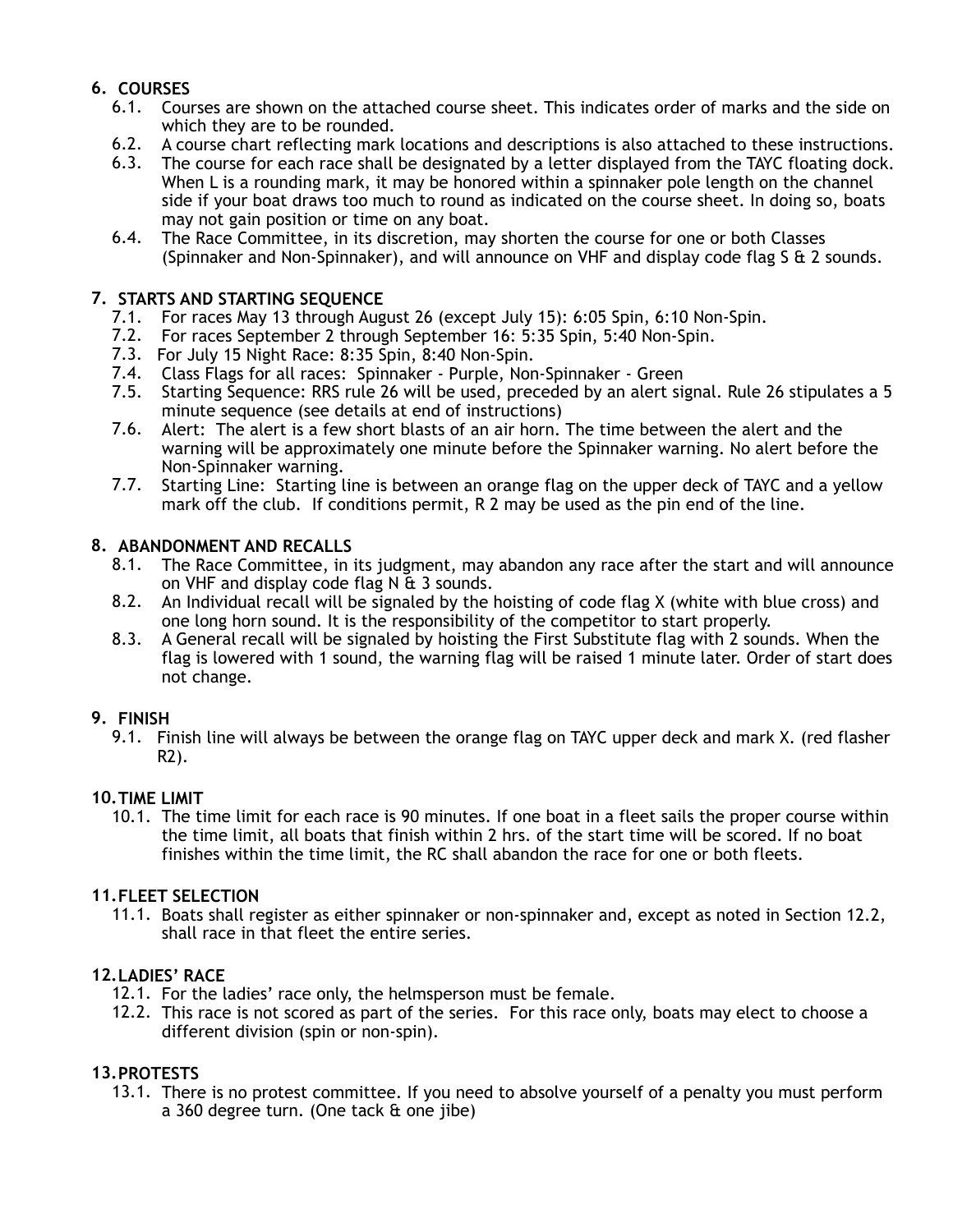## **14.SCORING**

14.1. High point system. One throw-out for every 5 races completed.

### **15.AWARDS**

15.1. Trophies and other awards will be presented at awards banquet. Time and Date TBA.

| Signal                | Flag & Sound                                                     | Minutes before starting           |
|-----------------------|------------------------------------------------------------------|-----------------------------------|
| <b>Courtesy Alert</b> | Air Horn                                                         | $6 +$ /- prior to Spinnaker start |
| Warning               | SPINNAKER - Purple flag 1 sound<br>NON-SPIN - Green flag 1 sound |                                   |
| Preparatory           | P flag up (blue & white) one sound                               | 4                                 |
| One Minute            | P flag down; one long sound                                      |                                   |
| <b>Start</b>          | Purple or Green lowered; one sound                               | U                                 |

# **Rule 26 – Starting Races (OARS VERSION)**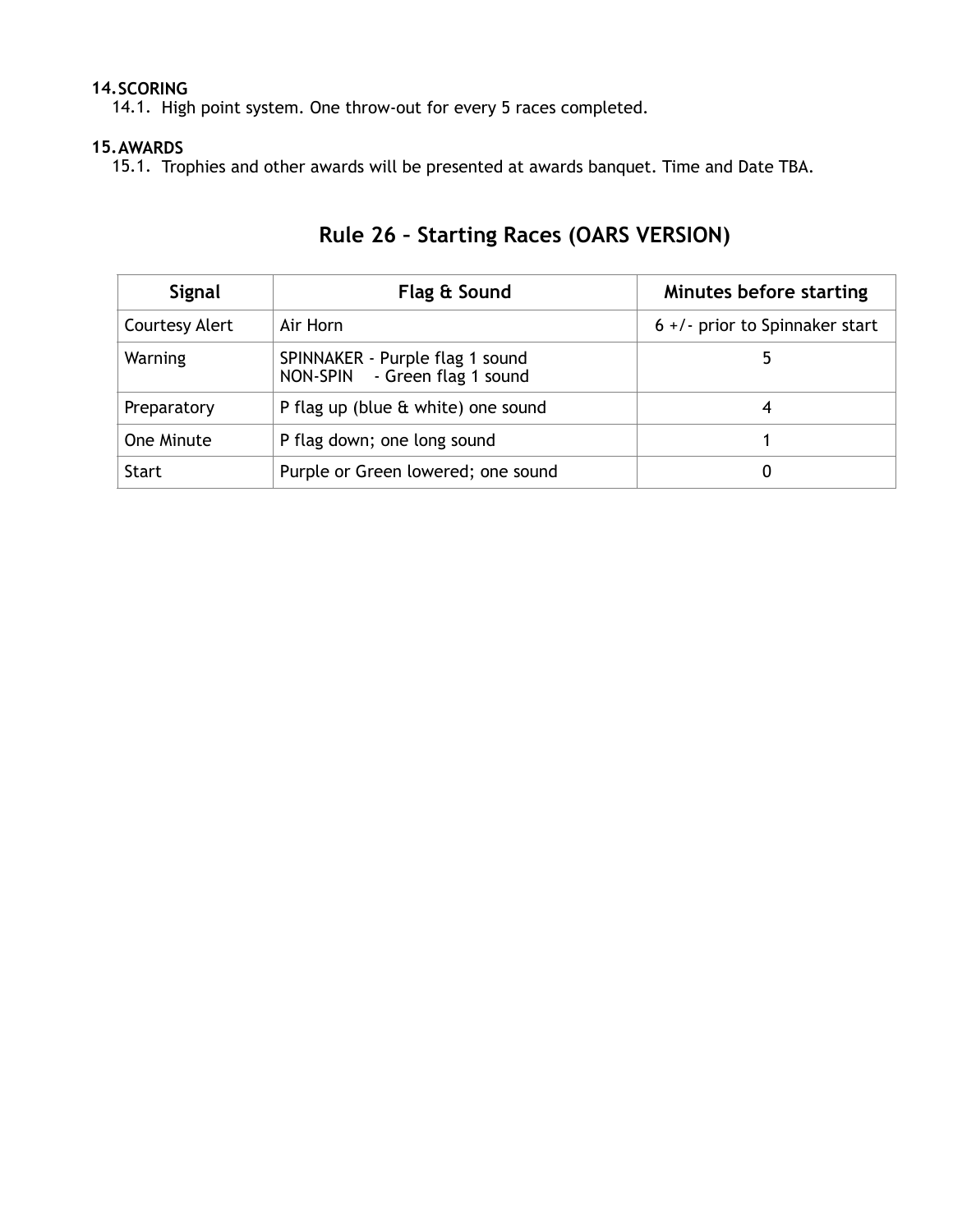| <b>OARS COURSES 2022</b> |                          |                              |                              |                                 |                            |  |  |
|--------------------------|--------------------------|------------------------------|------------------------------|---------------------------------|----------------------------|--|--|
| Course                   | Wind<br><b>Direction</b> | <b>Marks</b><br>Leave to     | <b>Distance</b><br><b>NM</b> | Shortened<br><b>Distance NM</b> | <b>Course Marks</b>        |  |  |
| A                        | S-SW                     | <b>CXC</b><br><b>PPP</b>     | 4.6                          | 2.3                             | A FLR4 Peck's Point        |  |  |
| B                        | S-SW                     | <b>EXB</b><br><b>PPP</b>     | 6.1                          | 4.4                             | B Drop Mark- Plain Dl. Cr. |  |  |
| $\mathsf C$              | S-SW                     | <b>CDXB</b><br><b>PPPP</b>   | 4.4                          | 2.7                             | C Drop Mark- Foxhole Cr.   |  |  |
| D                        | S-SW                     | <b>CXB</b><br><b>PPP</b>     | 4.0                          | 2.3                             | D Drop Mark- Pier Street   |  |  |
| E                        | S-SW                     | <b>CXAXC</b><br><b>PPPSP</b> | 6.4                          | 4.1                             | E Choptank Light           |  |  |
| F                        | <b>SE</b>                | <b>DXBXD</b><br><b>PPPSP</b> | 4.9                          | $1.6 - 3.3$                     | X FLR2 TAYC                |  |  |
| G                        | S-SE                     | <b>DXD</b><br><b>PPP</b>     | 3.2                          | 1.6                             |                            |  |  |
| H                        | S-SE                     | <b>DXB</b><br><b>PPP</b>     | 3.3                          | 1.6                             |                            |  |  |
| I                        | S-SE                     | <b>DEXB</b><br><b>SSPP</b>   | 6.2                          | 4.5                             |                            |  |  |
| $\mathsf J$              | S                        | <b>ECDXB</b><br><b>SSPPS</b> | 6.7                          | 5.0                             |                            |  |  |
| K                        | N-NE                     | <b>AXCXA</b><br><b>PSPPP</b> | 5.9                          | $1.8 - 4.1$                     |                            |  |  |
| L                        | N-NW                     | <b>BXDXB</b><br><b>PSPPP</b> | 5.0                          | $1.7 - 3.3$                     |                            |  |  |
| M                        | N-NW                     | <b>BXCE</b><br><b>PSPP</b>   | 6.2                          | 2.0                             |                            |  |  |
| N                        | W-SW                     | <b>CXBXC</b><br><b>PPPSP</b> | 6.3                          | $2.3 - 4.0$                     |                            |  |  |
| $\overline{O}$           | W                        | <b>DCXAB</b><br><b>SSPPP</b> | 5.1                          | 2.7                             |                            |  |  |
| $\mathsf{P}$             | E                        | <b>CDXBA</b><br><b>PPPSS</b> | 5.1                          | 2.7                             |                            |  |  |